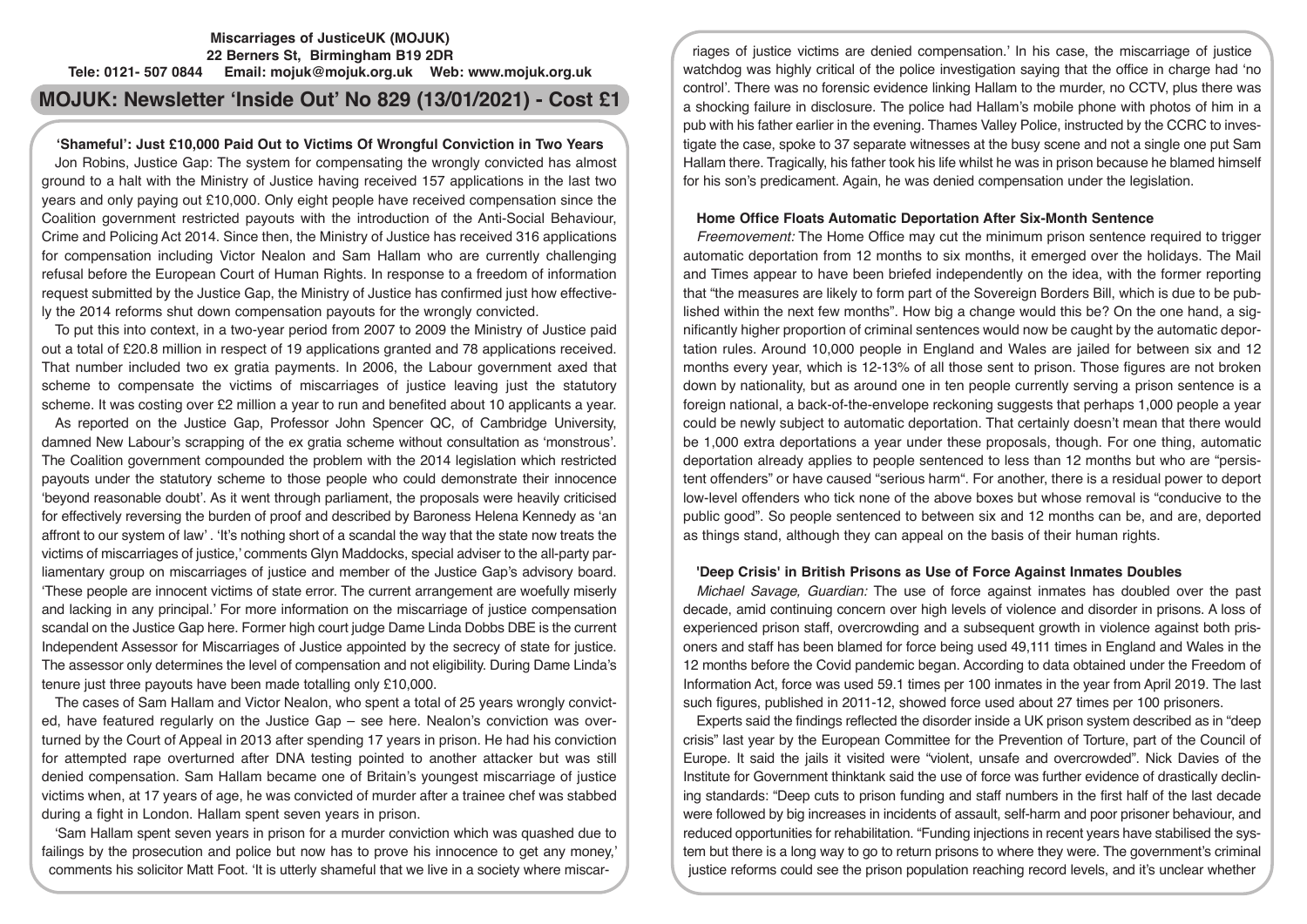planned new prisons will be ready in time to safely house additional inmates."

Mick Pimblett, assistant general secretary of the Prison Officers' Association, said this came as no surprise: "These figures coincide with a period of instability in our prisons where record levels of violence against our members by prisoners and among prisoners themselves were commonplace. The reduced staffing levels and budget cuts imposed on [HM Prison and Probation Service] in recent years are an obvious contributory factor to these figures." Since March, restrictions designed to stop the spread of Covid have also led to a fall in violence. Visits have been curtailed, inmates have spent far more time in cells, and group activities have been reduced. There is now debate about how to lift some of the restrictions without a return to chaos. Peter Clarke, the recently departed chief inspector of prisons, warned that the pressures on the system "will not have gone away because of the health emergency". Pimblett said officers were now attempting to ensure that the system did not revert to the "lawless" state experienced just before the pandemic. "Since March 2020, the Covid crisis has proved that – with improved staffing levels, investment and spans of control – violence can be reduced in prisons by building relationships with prisoners in a way that was not possible prior to March 2020."

But Frances Crook of the Howard League for Penal Reform said the pandemic had revealed some "really awful" aspects of prison life. "Prisons were so violent and so under-resourced that people would prefer to sit locked in their cells all alone or with somebody else watching television all day and all night. If that is preferable, it's an incredibly damning indictment [of] how violent and frightening prisons were before."

Nick Hardwick, chief inspector of prisons from 2010 to 2016, said there was now an opportunity to improve conditions. "Prisons, up to the epidemic, were in the middle of an enduring crisis. Too many prisons were very violent places. As restrictions in prisons are eased, it is critical that it is done in a way that doesn't allow us simply to return to what existed before – and doesn't let the cycle of violence get out of hand. For the first time in a decade, there are some opportunities now. We can't go back to how it was before."

The Prison Service said: "Our officers use force as a last resort, and in the overwhelming majority of cases it is unfortunately necessary to protect themselves or others from harm. We are spending £100m to bolster prison security, clamping down on the weapons, drugs and mobile phones that fuel violence and crime behind bars."It said the term "use of force" covered techniques ranging from those which staff used to prevent themselves being hurt, to restraint carried out by a three-officer team to control a violent prisoner. Violence fell by 37% in the most recent quarter for which data is available, and by 19% in the 12 months to June 2020.

## **MI6 Unilaterally Assumed Power to Break Law on UK Soil**

At the Investigatory Powers Tribunal today (16/12/2020), it was revealed that MI6 may have unilaterally assumed the power to authorise agents to commit crimes in the UK  $-$  potentially without any legal basis or limits on the crimes they can commit. Reprieve, the Pat Finucane Centre, Privacy International, and CAJ have been challenging a secret policy under which MI5 authorises covert agents, known as covert human intelligence sources or CHIS, to commit crimes in the UK. Late last year, the Investigatory Powers Tribunal issued the first split ruling in its history, finding only by a bare majority that MI5's activity was lawful.

It was revealed today that there may be a separate MI6 policy to break the law in the UK, and that the Government has for more than a year urged the Tribunal to keep it secret, despite admitting that it "does not raise a national security argument against disclosure". MI6 appears to be operating

this policy despite Parliament having only given them powers to break the law overseas, under section 7 of the Intelligence Services Act. Concerns that agencies may be authorising agents to commit crimes in the UK without any limits to ensure that murder, torture, or sexual violence are not authorised have been intensified by these revelations about MI6's secret law-breaking policy.

Earlier this year, MI6 was forced by the Tribunal to apologise when its officers wrongly sought to stop independent judges from scrutinising the agency's activities. Today's disclosures make clear that it was the existence of this secret policy which MI6 sought to cover up. These revelations come only a day after the Investigatory Powers Commissioner severely criticised MI6 for "several weaknesses" in its agent-running within the UK, leading to "several errors". It found that MI6 needed to "better recognise" and "authorise activity in compliance with" the law in the UK. This Government is now seeking to put these practices into legislation with the Covert Human Intelligence Sources (Criminal Conduct) Bill, which at present contains no express limits on the crimes covert agents may be permitted to commit, even against torture, murder, or sexual violence.

*Maya Foa, Reprieve's Executive Director,* said: "We've learned today that MI6 unilaterally assumed the power to authorise unchecked agent law-breaking on UK soil, going far beyond the rules set for them by Parliament. In light of this secret power-grab, Parliament should think twice about giving assent to the Government's CHIS bill, which places no express limits on agent lawbreaking even for crimes like murder, torture, or rape".

*Daniel Holder of Belfast-based human rights NGO the Committee on the Administration of Justice (CAJ),* said: "The Northern Ireland peace process was predicated on a future of law enforcement accountability including for covert policing, with the PSNI subject to powerful oversight bodies. There was therefore major controversy when MI5 were formally given 'primacy' for running 'national security' informants here in October 2007, which led to some very limited but at least publicly available safeguards being built into the UK-Ireland St Andrews Agreement. It now however transpires another agency -MI6- can also run and 'authorise' informants to commit crimes here but on the basis of a policy kept entirely secret."

*Ilia Siatitsa, Programme Director at Privacy International,* said: "The intelligence agencies' powers derive from the democratically elected parliament. Today, we have discovered MI6 may have authorised criminal acts in the UK in secret without parliamentary approval. The European Court of Human Rights has repeatedly said that 'a system of secret surveillance set up to protect national security may undermine or even destroy democracy under the cloak of defending it'. Today's revelations are a stark example of how such concerns can materialise. The disregard that the intelligence agencies have shown for fundamental democratic procedures and the rule of law is deeply concerning."

*Paul O'Connor, Director of the Pat Finucane Centre,* said: "It is not surprising that a Government that refuses to properly investigate the role of its own intelligence agencies in the 1989 murder of Pat Finucane would turn a blind eye to criminal authorisations in 2020."

#### **Shrinking the Space for Human Rights - A Look Back on 2020**

 A raft of new laws, Home Office measures and government proposals attempt to restrict the legal accountability of state actors, including ministers, while removing legal protections from those who need them most. In this IRR News long read, Frances Webber examines the various threats to human rights over the last year. In the year since Boris Johnson's Conservatives won the election with an impregnable majority, the man described by the media as a 'libertarian by instinct' has, under cover of the pandemic, pushed through the most authoritarian, draconian emergency powers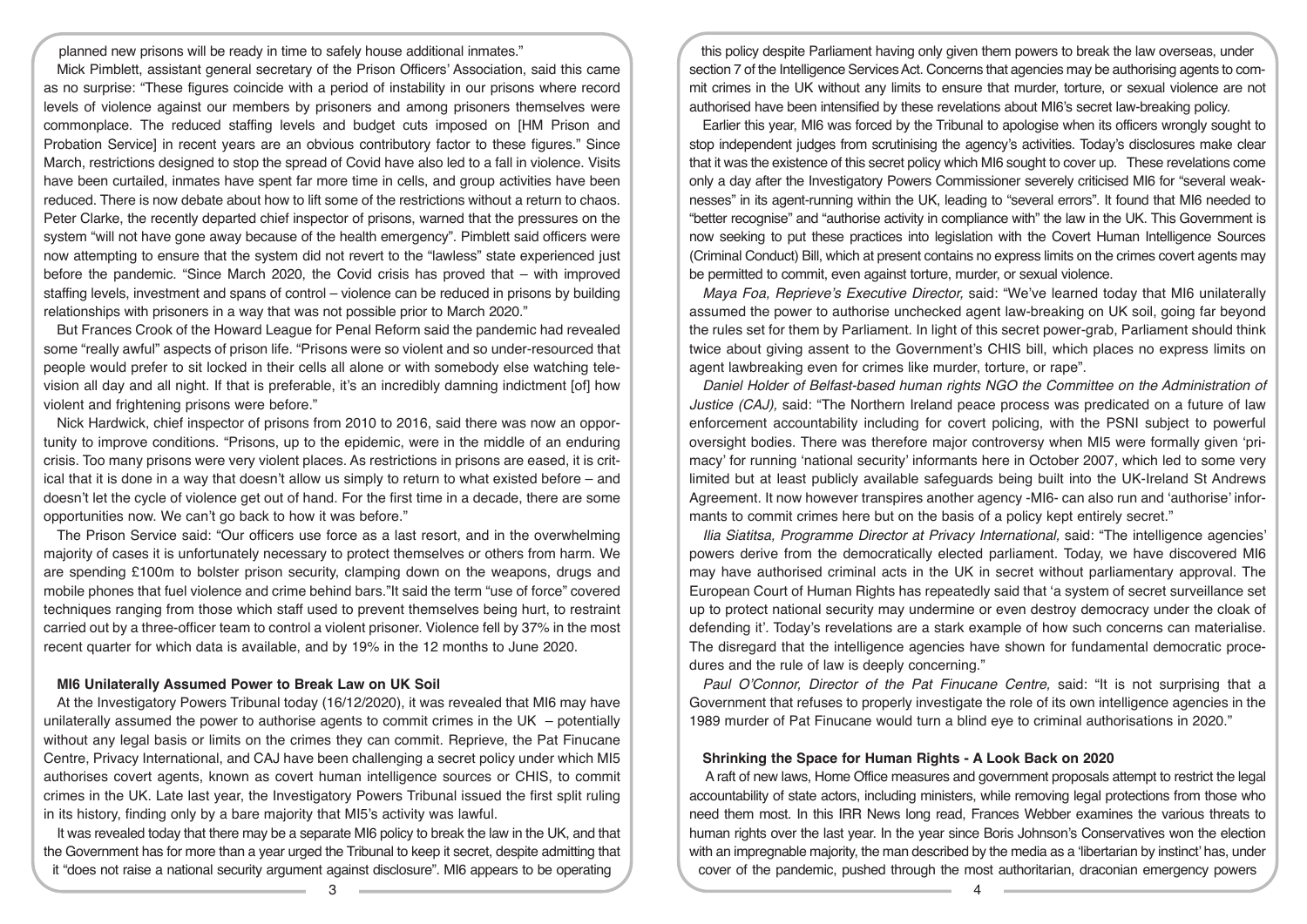seen in peacetime. Meanwhile, his home secretary has overseen an immigration policy which threatens to breach the Refugee Convention as well as international obligations on rights to dignity and health and the rights and welfare of children, drawing the wrath of several senior officials, who have resigned, and the condemnation of official monitors and the courts. The government's legislative programme has included Bills which break international law – not only the EU Withdrawal Bill but one which authorises informants and spies to commit any crime with complete impunity, and another which time-bars prosecution for murder and torture by British forces abroad.

At the same time as creating impunity for law-breaking by informants and soldiers, the government is seeking to develop its own impunity. The possibility of leaving the European Court of Human Rights (ECtHR) and replacing the Convention (ECHR) by a British Bill of Rights is being mooted again, and moves are afoot to limit courts' powers to hold ministers to account, through restrictions on judicial review and curtailing the powers of the Supreme Court. Critical reports from parliamentary committees, government-appointed inquiries and reviews, and even court judgments, have been ignored. And even investigative journalists have been blocked by a secretive Cabinet Office unit.

*Impunity in Policing Dissent:* As the Black Lives Movement emerged, ministers, while careful to express horror at the brutality of the treatment of George Floyd and concern at injustice, soon proceeded to label BLM protesters in the UK as 'mobs', 'thugs and criminals', reportedly seeking fast-track prosecutions within 24 hours of arrests and proposing more police powers to crack down on protest. The state's equation of protest, dissent and criminality, and its willingness to collude in law-breaking, are vividly on show at the Undercover Policing ('Spycops') inquiry, which started hearing oral evidence in November. Commissioned in 2015, it reveals how since 1968, up to 1,000 mainly left-wing and anti-racist political and campaigning groups, and the family of Stephen Lawrence, were infiltrated by police, whose crimes included having sexual relationships with activists by deception (in some cases fathering children); stealing the identities of dead children; facilitating criminal protests; committing perjury by giving evidence to criminal courts 'in character', resulting in miscarriages of justice; and colluding in crimes including murder and perverting the course of justice. It is not expected to report until 2023.

The government is not waiting. Its Covert Human Intelligence Sources (Criminal Conduct) Bill (CHIS Bill) gives carte blanche for undercover police and informants to commit any and all crimes in the course of the state's business, immune from criminal and civil liability. No prior judicial authority is required; the Bill places no limits on the crimes that can be authorised (as former Director of Public Prosecutions Ken MacDonald QC observed, it will be easier for police to commit a serious crime than to search a shed); and the purposes are not limited to grave matters of national security but include the interests of public order or the economic well-being of the UK (legitimising illegal disruption of trade union activity).

The government argues that the Bill merely puts on a statutory footing the current ad-hoc arrangements, but as critics argue, its blanket advance immunity is very different from the current case-bycase scrutiny of the public interest in prosecution by the CPS, and the civil redress available for victims, which the Bill removes – leaving no remedy, in violation of the right to redress guaranteed by Article 13 ECHR. MPs, peers, trades unions, rights groups and even former undercover police have issued grave warnings about the failure to put explicit limits on the crimes that can be authorised under the legislation. And a joint briefing by Reprieve, the Committee for the Administration of Justice (CAJ), Pat Finucane Centre, Privacy International and Rights & Security International has also drawn attention to state collusion with crimes in Northern Ireland, including the 1989 murder of solicitor Pat Finucane (which according to an official report was 'actively furthered and facilitated' by

employees of the state, who 'in the aftermath … [engaged in] a relentless attempt to defeat the ends of justice').[ Such crimes, the groups say, 'fuelled the conflict, damaged the rule of law and have left a poisoned legacy to this day'. Rights groups thus remain unconvinced by the government's assertion that the Human Rights Act provides the necessary protection against authorisation of murder, torture or rape, the lack of prior judicial consent, the removal of the power to prosecute and of victims' right to seek redress.[6] But with Labour whipped to abstain – provoking a rebellion by 34 MPs and the sacking of seven Labour frontbenchers – the Bill passed its Commons stages in October 2020.

*How Legislation Enlists Children as Informants:* Shockingly, the Bill failed to ban the use of children as informants, a practice only revealed in July 2018 when a House of Lords subcommittee flagged up regulations extending the period for which children may be deployed from one to four months. In a Lords debate in October 2018, Baroness Sally Hamwee spoke of a 17-year-old among a group of girls sold for sex by a man she thought of as her boyfriend, then enlisted by police to collect information about her pimp – which led her to become an accessory to murder. A legal challenge led to a draft revised code of guidance, stating that children ('juveniles') should only be used as informants in 'exceptional circumstances', but ministers refuse to ban the practice. As Rosalind Comyn, legal and policy officer at Rights Watch (UK) has said, 'Enlisting children as foot soldiers in the darkest corners of policing, and intentionally exposing them to terrorism, crime or sexual abuse rings – potentially without parental consent – runs directly counter to the government's human rights obligations [under the UN Children's Rights Convention and domestic law], which demand the interests of children be placed at the heart of decisions which affect them. It is also an affront to the government's own safeguarding guidance, which requires our public authorities to help children escape crime, not become more deeply embedded in it.'

*The Home Office – a Culture of Impunity:* The Home Office has been no less brutal in its treatment of vulnerable refugees and migrants. Despite the rising death toll caused by the lack of legal, safe routes and the militarisation of the English Channel, and despite strong campaigning and fierce opposition in the House of Lords, the government scrapped the obligation it had accepted in 2018 to negotiate to retain a mechanism for child refugees stranded in Europe to join asylum seeking family members here, in pursuance of a plan to remove these rights. Equally retrogressive is its attempt to violate the key obligation of non-refoulement in the Refugee Convention, through the promise of legislation to 'deny asylum' to those using 'illegal routes' to enter the UK. Earlier in the year, when, with borders closed, it was physically impossible for anyone to be deported, and the Home Office was refusing to release immigration detainees, many immigration judges granted bail, since the only lawful rationale for detention is for deportation. In an arrogant reversal of accountability, the Home Office wrote to judges demanding an explanation for the release of so many detainees.

Now, in its rush to remove new arrivals as quickly as possible before Brexit, the Home Office has cut corners and acted illegally, according to lawyers and detention visitors. At least one senior Home Office official has resigned and others have expressed concern over the prioritisation of 'cruel and quite brutal' enforcement over children's welfare – resulting in some cases in separation of children from parents and in others the use of physical force on children. An unlawful practice of curtailing asylum interviews so as not to ask questions which would identify trafficked children, to whom special duties are owed – creating a 'serious risk of injustice and of irreversible harm', as a judge ruled in November, continued despite his ruling. The Court of Appeal ruled in October that the Home Office had for five years acted unlawfully in removing people at such short notice that they could not seek legal advice – a policy pursued in 40,000 cases, which 'risked removing people with a legal right to be in the country'.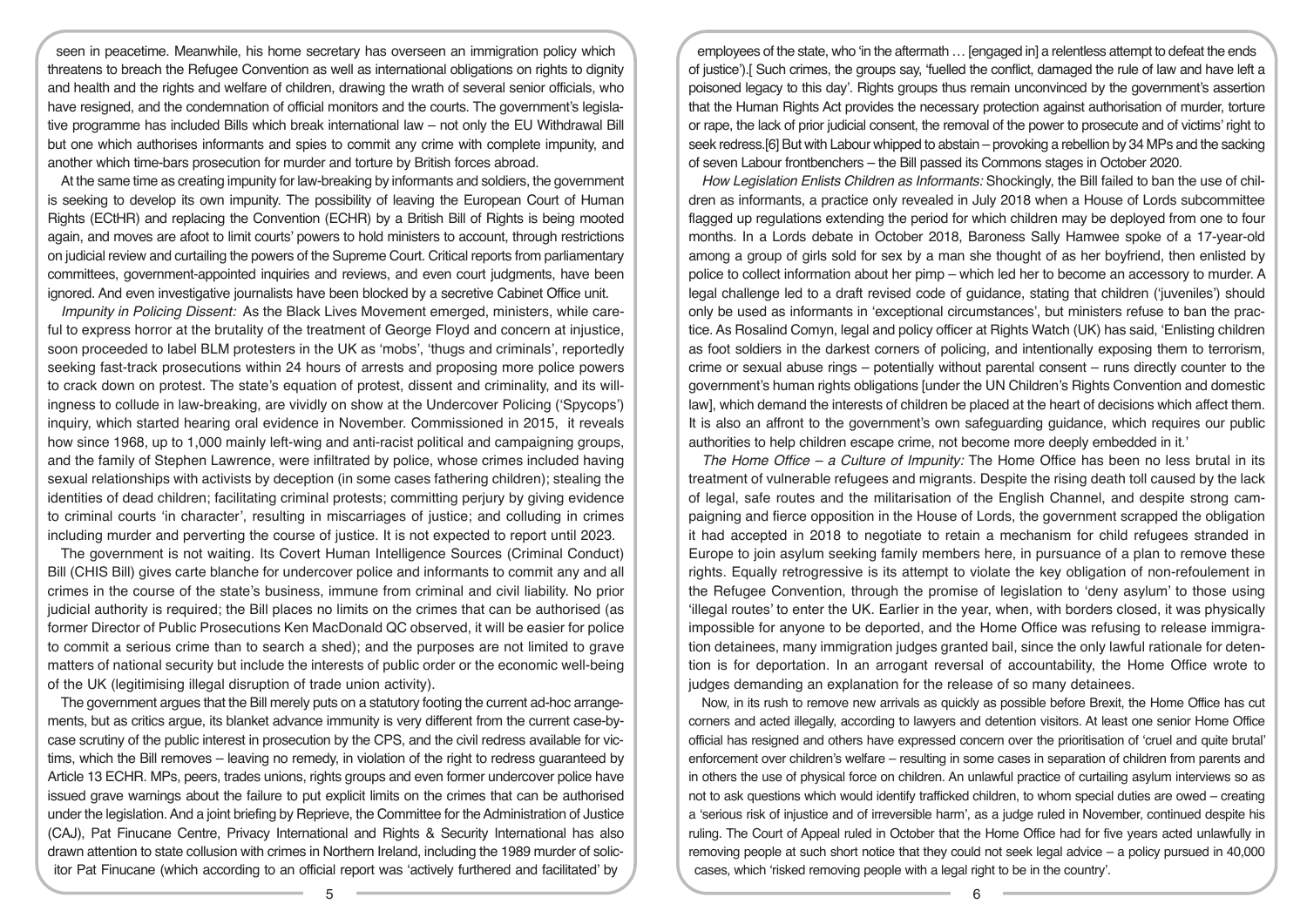In this fevered climate of enforcement, the health, physical and mental, of those under the care of the Home Office is a low priority. Prison inspectors examining Home Office asylum reception arrangements found hundreds of wet, cold migrants forced to spend hours in cramped containers on a 'rubble-strewn building site' without access to dry clothes, bedding or washing facilities in October. The following month, four independent monitoring boards reported that asylum seekers crossing in small boats faced 'inhumane treatment' (violating an absolute prohibition in the Human Rights Act) from arrival to departure, including being moved between detention centres with untreated broken bones, burns and cancer, and children held in adult detention centres. Over half of those detained for removal at one centre became suicidal or self-harming – but were still put on deportation charter flights.

*Sidestepping the Windrush Lessons Learned review:* The new 'compassionate culture' promised by Priti Patel in her response to the Windrush Lessons Learned review by Wendy Williams, published in March this year, includes the wholesale dumping of asylum seekers during the pandemic in shared, insanitary accommodation (a practice condemned by the Public Accounts Committee); evicting refused asylum seekers (a policy resumed in September after a six-month pause) and making rough sleeping a ground for deportation. The Williams review, published in March 2020, found that what happened to Caribbean pensioners affected by hostile environment policies was 'foreseeable and avoidable'. The 'culture of disbelief and carelessness', Williams wrote, 'must change'; the Home Office must acknowledge the wrong done, open itself up to greater external scrutiny, and policy must 'be rooted in humanity'. The Home Office pledged to implement all the 30 recommendations. But we are learning never to believe such pledges.

Even as they are held up as a foil to the 'dangerous criminals' deported to Jamaica at the beginning of December, the original victims are treated with contempt. With fewer than 200 compensated of the over 13,000 affected, and only £1.6 million of the estimated £200-£570 million for compensation paid out, with nine dead before they could be compensated and with victims still destitute, the scheme's head of policy, former barrister Alexandra Ankrah, resigned, saying it was 'systematically racist' and unfit for purpose. Officials administering the scheme, who had implemented hostile environment policies, brought with them the same attitudes, 'not just racism, [but] an unwillingness to look with any curiosity or genuine concern at the situation of victims', she said. Journalist Amelia Gentleman, whose reports publicised the scandal, said the scheme's delays, extremely low payouts and very high amount of proof demanded produce 'an uncomfortable echo … of the original problems where the Home Office was refusing to believe people'.

*Overseas Operations Bill – Legislating for Impunity Abroad:* Broken promises of redress, contempt for victims and nonchalant lawbreaking form part of a culture of impunity for the powerful, and an assault on legal accountability. Mirroring the CHIS Bill which gives agents impunity for UK crime, the Overseas Operations (Service Personnel and Veterans) Bill (OOB) creates a presumption against prosecution for human rights abuses committed on operations abroad after five years, including murder and torture, and prevents claims against the MoD after six years. This defies international humanitarian law (which regulates the conduct of warfare), as well as international human rights law including the UN Convention Against Torture, which bans any grant of impunity or statute of limitation in the case of torture. The government's law officers – the attorney-general, the solicitor-general and the lord chancellor – all voted for the Bill; and Labour leader Keir Starmer, a human rights lawyer, whipped Labour MPs at second reading not to vote against it but abstain, and three junior shadow ministers lost their jobs for voting against it.

The Bill is the culmination of the pushback against the campaign for accountability for abuses in Iraq and Afghanistan, which started when the courts ruled in a number of cases that British soldiers breached the Geneva Conventions (the laws of war) and subjected Iraqi civilians in their custody to inhuman and degrading treatment, and intensified after the Al-Sweady inquiry cleared British soldiers of murdering detainees. In presenting the Bill, ministers portrayed the soldiers as victims – of what Policy Exchange, the government's go-to thinktank, dubs 'lawfare'.

*European Convention of Human Rights to be Reviewed?* But then the OOB, like the CHIS Bill, cannot stand with the European Convention on Human Rights – and the ECHR has long been in the sights of powerful Conservative ministers and their advisers. Policy Exchange, whose alumni include Michael Gove, Munira Mirza, Trevor Phillips and David Goodhart, has long campaigned to repeal the Human Rights Act and leave the European Court of Human Rights. It argues that English law protects human rights perfectly well, without the imposition of a supranational jurisdiction which frequently imposes 'newly invented legal requirements on states'. The OOB had its origin in the landmark ECtHR ruling that human rights obligations applied to British soldiers abroad, which infuriated right-wing Tories, as did the Court's interventions in deportation cases such as Abu Qatada, the Jordanian imam accused of support for terrorism. The Tory Right has campaigned against the Human Rights Act (which incorporated the ECHR into UK law)[16] ever since its passage in 1998, arguing that it gives rights to foreign offenders and other 'undeserving' groups. In 2011, the coalition government set up a 'Bill of Rights Commission' to examine replacing the ECHR by a British Bill of Rights, and a pledge to repeal the Human Rights Act featured in the 2015 election manifesto. But liberal Tories pushed back, joined by senior judges and rights groups, and the issue subsided, overtaken by the 2016 Brexit vote.

Now, with the UK in trouble with the Council of Europe over issues including prisoners' voting rights and security force killings and collusion in Northern Ireland, and recent ECHR decisions on deportation, the ECHR is back on the agenda. One of the Brexit negotiation sticking points in November was said to be the government's refusal to give an undertaking to adhere to the Convention. The 2019 Conservative Manifesto pledged to 'update' the Human Rights Act, and in December 2020, a review of the Act was announced, with a panel including former appeal court judge Sir Stephen Laws, senior fellow at Policy Exchange's Judicial Power Project (see below). Its themes include 'whether domestic courts are being unduly drawn in to areas of policy' and whether the Act ought to apply outside the UK. Rights groups fear it will aim to limit access to legal protection by asylum seekers and other vulnerable groups.

*Loosing the Chains of Law:* The same theme, that judges have wrongly assumed powers to intervene in constitutional and 'political' matters where they have no right to, informs the government's proposal for a Constitution, Rights & Democracy Commission, to 'examine the broader aspects of our constitution … and develop proposals to restore trust in our institutions and in how our democracy operates'. The initiative emerged out of fury at the supreme court's ruling that Johnson's suspension of parliament was null and void. Other high-profile judgments such as that Gerry Adams' internment was unlawful, that Shamima Begum must be allowed to attend her revocation of citizenship appeal, that exorbitant fees for children to exercise their right to citizenship breached their rights – added fuel to the fire. Once again, the government takes its tune from Policy Exchange, whose Judicial Power Project aims to 'correct the undue rise in judicial power', arguing that 'the ongoing expansion of judicial power increasingly corrodes the rule of law and effective, democratic government'. A parliamentary committee is currently taking evidence on what the Commission's priorities and workload should be.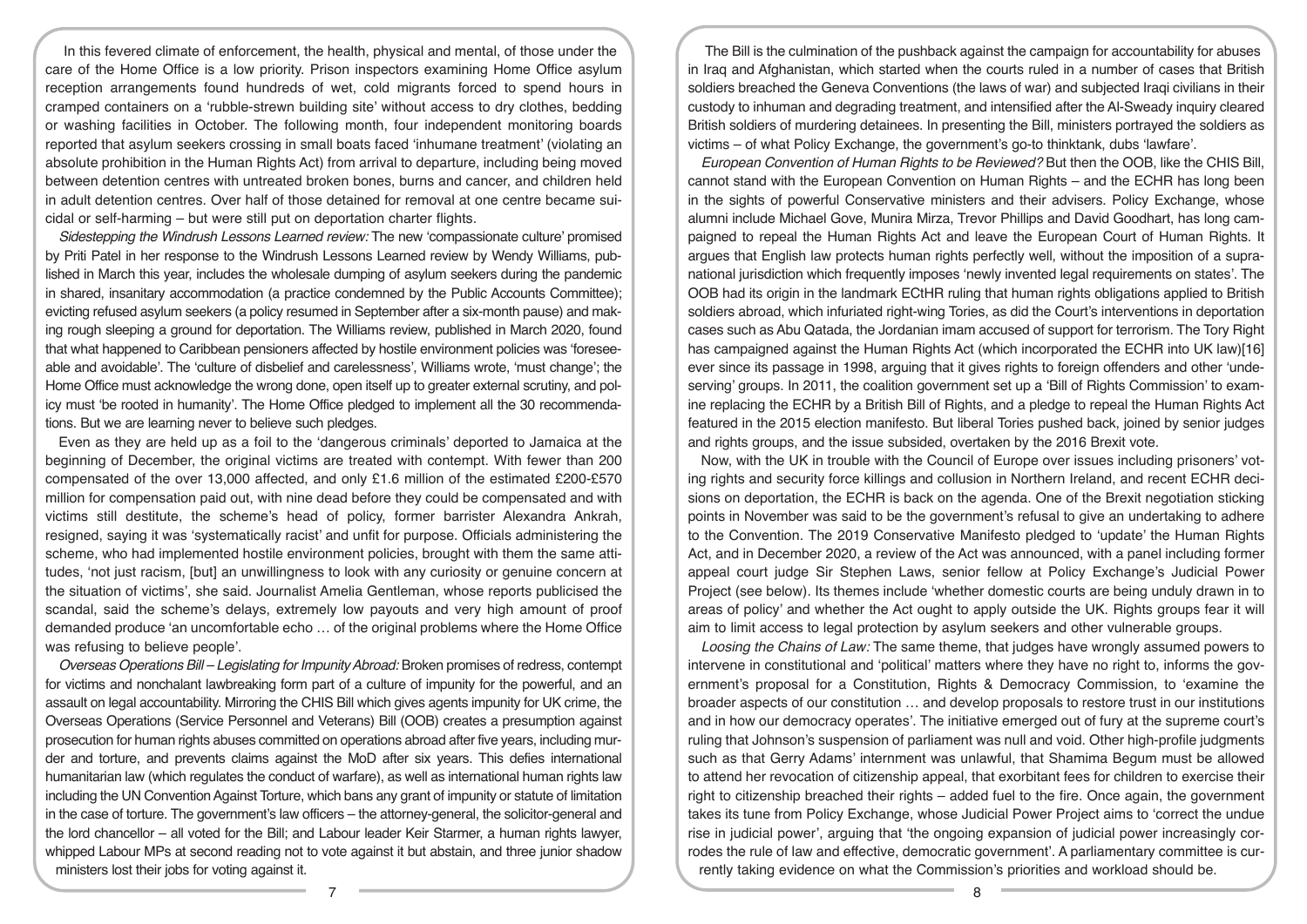A third body tasked to clip the wings of the judges is the Independent Review of Administrative Law (IRAL), set up in July 2020 and chaired by Lord Faulks, a Bill of Rights Commission member who called for leaving the Human Rights Convention and repeal of the HRA, and has accused the supreme court of 'unconstitutional' trespass on prerogative powers over its prorogation judgment. (He has praised the work of Policy Exchange in this field.) IRAL is examining legal challenges to administrative decisions, within the framework of the 'need to strike a balance between the right of citizens to challenge government through the courts and the elected government's right to govern'. As Liberty points out, the dichotomy is false: 'judicial review is essential to good governance', by ensuring that 'public bodies discharge their legal duties, do not abuse their powers and act compatibly with the rights of those affected by their actions'. Judicial review is a powerful and inexpensive tool to ensure that 'official decisions are lawful, reasonable and fair' – a constitutional right, according to a senior constitutional expert, which 'allows ordinary people to ask an independent judge to decide whether a public body has acted lawfully or not' and bridges the 'imbalance of power between individuals and the state', as the Law Society said. But it seems the last thing this government wants is to remedy this 'imbalance of power'.

Instead, lawyers and the judges who attempt to keep government action within the law are held up to public hatred as villains. When judges stayed the removal of most of the proposed deportees on the December charter flight to Jamaica – the first since March – immigration minister Chris Philps blamed law firms using 'last-minute tactics', rather than questioning whether Home Office officials had indeed learned any lessons from the Windrush scandal. Blaming the lawyers, attacking them as 'activist' 'do-gooding' 'lefty lawyers', seems to have become a kneejerk response to losing in court. The result of such rhetoric, which comes from the top, has been the extension of the kind of hate crimes associated with the 'hostile environment' to the spaces where lawyers work. Dismayed by a 'violent racist attack' by a man with a knife on a member of staff at a London law firm, as well as evidence that other immigration law firms are being targeted with serious threats, immigration law firms are taking action to secure their offices and protect their staff. Yet the unprecedented chorus of disapproval from senior judges and national and international legal bodies at the inflammatory language from the prime minister and the home secretary, far from restraining them, seems to goad them into further verbal attacks.With the Equality and Human Rights Commission transformed by recent appointments from a (toothdecayed) watchdog into an instrument of government policy, a Cabinet Office unit blocking 'sensitive' FOI requests from too-zealous investigative journalists, and court rulings met with threats to curtail jurisdiction, the government is well on the way to violating human rights with impunity.

#### **Miscarriage of Justice Watchdog Calls For a Review of Juries**

*Jon Robins and Noah Robinson, Justice Gap:* The miscarriage of justice watchdog has called for a review of the role of juries highlighting the absence of reasoning for verdicts as an impediment to progress on referring cases of those wrongly convicted under joint enterprise. In a submission to the House of Lords' Constitution Committee inquiry into COVID-19, the Criminal Cases Review Conviction (CCRC) argued that the pandemic has led to debate 'whether small juries or trials in the absence of a jury may be a viable option' to help clear the backlog of cases.

The group highlighted its own problems reviewing joint enterprise cases in the aftermath of the 2016 Jogee ruling in which the Supreme Court held that the controversial law had taken 'a wrong turn in 1984'. Lord Neuberger handed down judgment saying: 'This court is always very cautious before departing from a previous decision. It is the responsibility of this court to put the law right.' The miscarriage of justice watchdog in its 2018 annual report reported

that it received 103 applications based on the ruling. 'Since the Supreme Court's decision in 2016, only two convictions under the "old" law have been quashed by the Court of Appeal,' the CCRC said in its new report. 'In the CCRC's view, were juries required to give reasons, there would be considerably more certainty as to the safety (or otherwise) of any conviction reached under the "old" law.' According to CCRC, it is 'extremely challenging' to demonstrate that the correct legal direction 'would, in fact, have made a difference without first knowing on which basis the jury reached their original decision' . 'The act of examining the jury's verdict and seeking to infer findings of fact is fraught with difficulty and, arguably, unsatisfactory in an appellate system which relies upon the primacy of the jury's verdict,' it continued.

The barrister Felicity Gerry QC, who was lead counsel in the Jogee case, is critical of the watchdog's approach to the cases. 'About a thousand people remain in prison wrongly convicted,' she told the Justice Gap. 'Rather than challenge the approach of the Court of Appeal, the CCRC has taken the disappointing approach of accepting the injustices perpetuated by the court in choosing factual options to uphold wrongly achieved convictions. It is remarkable that the CCRC is seeking clarity on reasons for jury verdicts instead of arguing that convictions are unsafe. Perhaps that shows how wrong the Court of Appeal must be.' Gerry argues that upholding guilty verdicts 'when at least one option given to a jury is incorrect, especially when one option is wrong in law seems contrary to the very purpose of a second appeal'. 'It might have been better for the CCRC to be plainer on how they have found themselves unable to refer unjust cases post Jogee,' she added.

The CCRC highlighted a number of instances of cases which raised serious concerns about the conduct of juries, including a robbery trial in which the foreman contacted the court expressing concern that they had returned the wrong verdict. 'Interviews with the jury less than a month after the trial resulted in a confused and contradictory response as to what the correct verdict was,' the CCRC reported. 'The CCRC also discovered that nine members of the jury were part of a "WhatsApp" group.' The Court of Appeal quashed the conviction. In another case, a prison officer sat on a jury where the defendant was held on remand at the prison where they worked unbeknown to the judge. The watchdog argues that the 'secret nature' of jury deliberations means that the system is 'reliant on a member of the jury "blowing the whistle"' on any errors. According to the CCRC, its work is often 'complicated' by the jury system and the 'absence of reasons for their verdicts'. Any change to the deliberations would help tackle the challenge in 'demonstrating that the correct legal decision' was reached 'without first knowing on which basis the jury reached their original decision'.

#### **Julian Assange: UK Judge Blocks Extradition Due to Concerns Over Mental Health**

*Zaki Sarraf, Justice Gap:* A court in London Monday 4th January 2021 ruled that while US prosecutors met the test for Wikileaks founder Julian Assange to be extradited it was 'satisfied the procedures described by the US' would not prevent him from 'finding a way to commit suicide'. Assange founded WikiLeaks in 2006 and the US justice department claimed that whistle-blower website endangered lives and filed 17 charges in 2020 for violating the Espionage Act. His lawyers stated that if he is to be extradited to the US and convicted, he could face a possible penalty of up to 175 years in jail. Yesterday, District Judge Vanessa Baraitser said: 'Faced with the conditions of near total isolation without the protective factors which limited his risk at HMP Belmarsh, I am satisfied the procedures described by the US will not prevent Mr Assange from finding a way to commit suicide and for this reason I have decided extradition would be oppressive by reason of mental harm and I order his discharge.'

Professor Michael Kopelman had prepared two reports on Assange's mental health, dated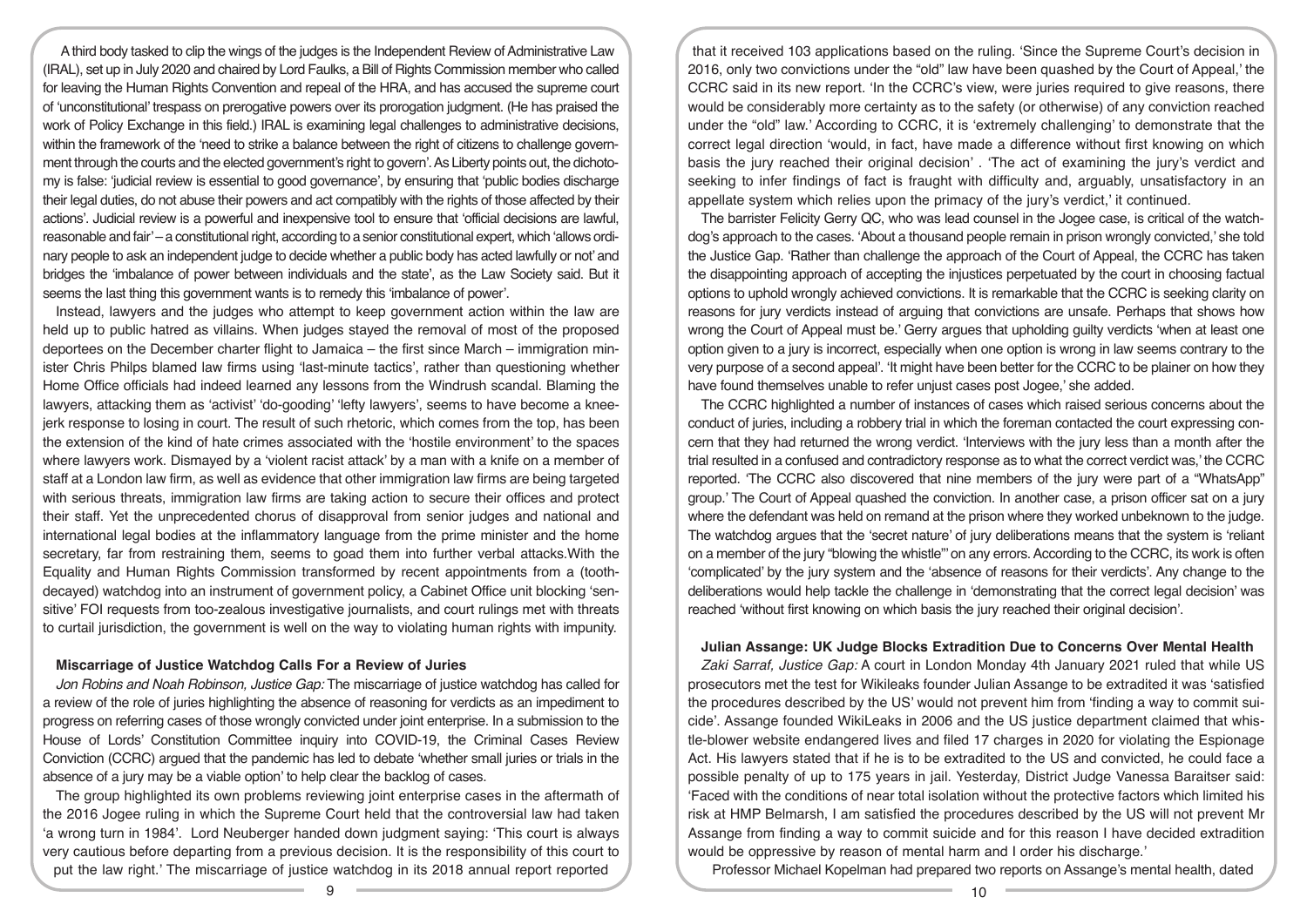17 December 2019 and 13 August 2020. At the time of his December 2019 report, Prof Kopelman – an emeritus professor of neuropsychiatry at King's College London – diagnosed a recurrent depressive disorder which was sometimes accompanied by psychotic features and often with ruminative suicide ideas. I am as confident as a psychiatrist ever can be that, if extradition to the United States were to become imminent, Mr Assange will find a way of suiciding.' Jennifer Robinson, barrister at Doughty Street Chambers and a member of Assange's legal team stated that 'it is a welcome decision in the sense that the Judge recognized in her judgment that Julian should not be extradited.' However, Robinson also said that the extradition was not blocked for press freedom concerns, rather it was blocked on the narrow grounds of Assange's declining mental health condition and the specific prison conditions he would face upon return to the US. 'It is still very concerning and free speech groups should still be concerned… as the Judge agreed with the US prosecutors in all other matters,' Robinson continued. The US authorities have 14 days in which to lodge an appeal and they are expected to do so. Mr Assange was taken back to Belmarsh prison, and his legal team are expected to apply for his bail.

#### **Covid Pandemic Fueling Digital Repression Worldwide**

*Adrian Shahbaz, Allie Funk, Freedom Net:* The coronavirus pandemic is accelerating a dramatic decline in global internet freedom. For the 10th consecutive year, users have experienced an overall deterioration in their rights, and the phenomenon is contributing to a broader crisis for democracy worldwide. In the COVID-19 era, connectivity is not a convenience, but a necessity. Virtually all human activities—commerce, education, health care, politics, socializing—seem to have moved online. But the digital world presents distinct challenges for human rights and democratic governance. State and nonstate actors in many countries are now exploiting opportunities created by the pandemic to shape online narratives, censor critical speech, and build new technological systems of social control. Three notable trends punctuated an especially dismal year for internet freedom.

First, political leaders used the pandemic as a pretext to limit access to information. Authorities often blocked independent news sites and arrested individuals on spurious charges of spreading false news. In many places, it was state officials and their zealous supporters who actually disseminated false and misleading information with the aim of drowning out accurate content, distracting the public from ineffective policy responses, and scapegoating certain ethnic and religious communities. Some states shut off connectivity for marginalized groups, extending and deepening existing digital divides. In short, governments around the world failed in their obligation to promote a vibrant and reliable online public sphere.

Second, authorities cited COVID-19 to justify expanded surveillance powers and the deployment of new technologies that were once seen as too intrusive. The public health crisis has created an opening for the digitization, collection, and analysis of people's most intimate data without adequate protections against abuses. Governments and private entities are ramping up their use of artificial intelligence (AI), biometric surveillance, and big-data tools to make decisions that affect individuals' economic, social, and political rights. Crucially, the processes involved have often lacked transparency, independent oversight, and avenues for redress. These practices raise the prospect of a dystopian future in which private companies, security agencies, and cybercriminals enjoy easy access not only to sensitive information about the places we visit and the items we purchase, but also to our medical histories, facial and voice patterns, and even our genetic codes.

The third trend has been the transformation of a slow-motion "splintering" of the internet into an all-out race toward "cyber sovereignty," with each government imposing its own internet

regulations in a manner that restricts the flow of information across national borders. For most of the period since the internet's inception, business, civil society, and government stakeholders have participated in a consensus-driven process to harmonize technical protocols, security standards, and commercial regulation around the world. This approach allowed for the connection of billions of people to a global network of information and services, with immeasurable benefits for human development, including new ways to hold powerful actors to account.

*Allure of Cyber Sovereignty:* Rather than protecting users, the application of national sovereignty to cyberspace has given authorities free rein to crack down on human rights while ignoring objections from local civil society and the international community. China's regime, a pioneer in this field and the world's worst abuser of internet freedom for the sixth year in a row, has long blocked popular foreign services and centralized technical infrastructure to allow for the pervasive monitoring and filtering of all traffic coming into the country. Following this model, Russian authorities have passed legislation to isolate the country from the international internet during national emergencies, and Iran's government similarly cut off connections to hide the police's violent response to mass protests in late 2019.

Recent events in Hong Kong illustrate in frightening detail the implications of greater state control over the online civic space. The leadership in Beijing directly imposed a draconian National Security Law on the autonomous region, prescribing harsh punishments for broadly defined speech offenses that encompass any expressions of solidarity with prodemocracy protesters. To escape such penalties, political websites, online forums, personal social media accounts, and entire apps engaged in preemptive closures or deletions. At the same time, US technology companies announced that they would suspend data-sharing agreements with local law enforcement officials to avoid complicity in human rights abuses. Authorities could raise the cost of noncompliance by mandating that companies store user data within the jurisdiction or face blocking, large fines, or the arrest of company representatives.

Alarmingly, these sorts of practices are not unique to the world's most repressive regimes. Countries across the democratic spectrum are erecting their own digital borders in a sign of fraying trust in the open internet. The United States and India banned many popular Chinese apps, citing national security concerns. Legislators in Brazil, Nigeria, and Turkey passed or considered regulations requiring companies to keep user data from leaving the country, meaning law enforcement agencies would have easier access to sensitive information. The European Union's highest court found that US national security programs violate Europeans' privacy rights, invalidating one of the world's largest data-sharing agreements. Even when aimed at curbing repressive practices, these actions serve to legitimize the push for each state to oversee its own "national internet," which was previously championed only by autocratic governments in countries such as China, Iran, and Russia.

*A Stronger Role for Global Civil Society:* The best way to stave off the rise of cyber sovereignty is to restore confidence in the legitimacy and efficacy of the existing multistakeholder model. This means envisioning new systems of internet and platform governance that uphold democratic principles of popular representation and participation. Current self-regulatory mechanisms run into difficulties when the public interest contrasts with the self-interest of the tech industry. While the scale of the international discussion—and of the leading platforms themselves—makes it difficult to incorporate input from all members of the public, global civil society organizations can provide the expertise and independent oversight required to tackle some of the problems surrounding the impact of technology on human rights.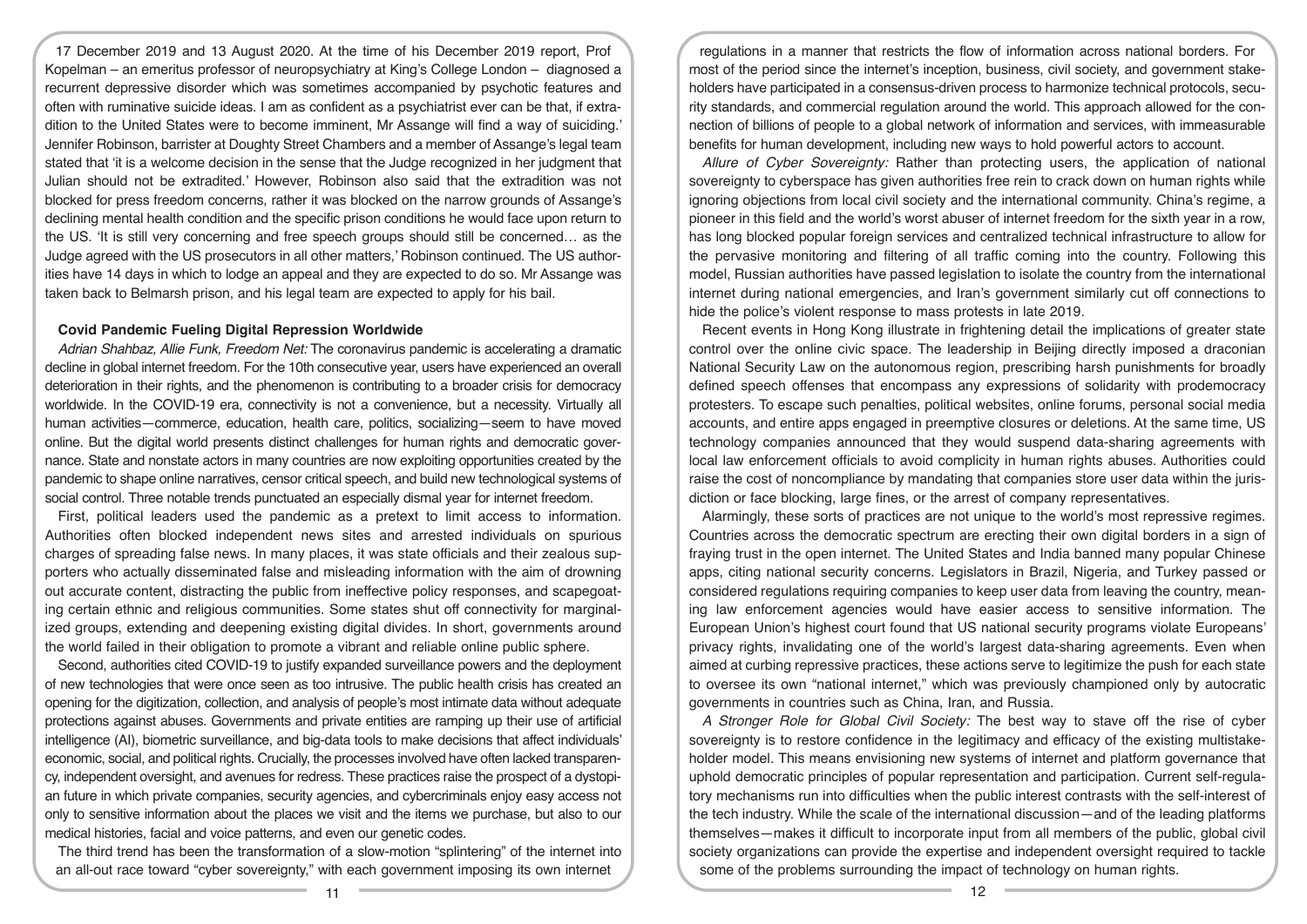Future initiatives on platform governance and content moderation should go beyond mere transparency. They will have to ensure that systemic human rights deficiencies flagged by various independent assessments are addressed and replaced with updated rights-respecting practices and policies for the entire internet and telecommunications industry.

As COVID-19 has demonstrated, addressing the challenges of an interconnected world requires effective coordination among policymakers and civil society from all countries. For matters related to competition, taxation, and cross-border data flows, for example, intergovernmental coordination is likely to prove more effective than ad hoc state regulation, due to the internet's global nature. New institutions built for the digital age can manage transnational problems that do not fall neatly under one government's jurisdiction, while ensuring that users in smaller or less powerful countries receive the same protections and care as their counterparts in large democracies. This international, multistakeholder approach will not halt the efforts of the Chinese and Russian governments to fortify themselves against—and impose their will on—the global network, but it may limit short-sighted regulatory initiatives by established and aspiring democracies, preventing a further splintering of the internet.

*An irreplaceable Asset For Democracy*: There is tremendous value to an internet that is open, free, and global. Even in settings that are otherwise highly oppressive, an unrestricted online space offers immeasurable possibilities for free expression, community engagement, and economic development. But when civic organizing and political dissent overflow from the realm of social media onto the streets of cities like Minsk, Khartoum, and Caracas, dictators shut down networks to choke off any calls for greater democracy and human rights. State and nonstate actors drown out political dissent by spreading fear and disinformation on online platforms, even resorting to arrests and physical intimidation in some cases. Protesters from Hong Kong to Minneapolis—equipped with cameras and the courage of their convictions—risk retribution from the world's most technologically advanced security forces.

If digital communication platforms are to advance the cause of human rights in the 21st century, the internet freedom movement must raise its ambitions from simply demanding policies that respect basic rights, to actually building robust governance structures that enshrine and enforce those protections. This report outlines concrete recommendations for governments, technology companies, and civil society on how to rekindle faith in a free internet and push back against digital authoritarianism and repressive cyber sovereignty. Reversing the antidemocratic transformation of today's internet is a vital step in preventing even worse outcomes that could arise from the digital technologies of tomorrow.

## **New Lockdown Will Bring Desolation to Prisons**

*Frances Crook', Howard League for Penal Reform:* The last ten months have been extremely difficult for all of us, and my heart goes out to the families who have lost a loved one. It has, of course, been particularly awful for prisoners and challenging for prison staff. The prospect of more months locked in a small cell, either alone or crammed into a cell designated for one person but forced to share with someone else, is terrible. This, my first blog of the new year, is bleak. There seems to be evidence that during the initial lockdown, good communication from governors helped prisoners to join with the rest of the community in understanding that to a certain extent we were all in it together and we had to go through the isolation for a limited time.

The closure of the courts meant fewer people sent into jails on short sentences or remand and as releases continued, the number of men, women and children in prison started to

go down. Additional single cell accommodation was dropped into some prisons. The result was an easing of overcrowding – not its eradication, but an easing of the pressure. We have asked for early release to be increased, better support for people on release, every effort inside prisons to get people at least one hour outdoor walking or exercise a day, investment in healthier food, and as much activity and contact with staff as can safely be delivered The number of people dying in prison by their own hand went down. It was still happening, but not in anything like the number that we had seen before. Self-injury appeared to reduce too, possibly because isolation was preferable to the uncontrolled violence that had been daily life.

I don't think this is tenable. Before Christmas the rate of self-injury appeared to be creeping up and people are taking their own lives by suicide. The new announcement will bring desolation to prisons. The prospect of sitting in a cell for months to come, with nothing to do but watch television, having not seen family for almost a year, little exercise or purpose and hardly any social interaction, will be devastating. I am really worried. I have a conversation booked with the Minister and I will tell her this. We have asked for early release to be increased, better support for people on release, every effort inside prisons to get people at least one hour outdoor walking or exercise a day, investment in healthier food, and as much activity and contact with staff as can safely be delivered. It is not acceptable, it is not safe, to lock people up all day. The consequences will be catastrophic.

## **Brutal Lockdown in Berwyn Prison**

In the last FRFI we highlighted the sickening comments by Prison Officers' Association (POA) chair Mark Fairhurst, who welcomed prisoners being locked down due to Covid, as it gave the staff more control. Long-term prisoner Kenny Carter replies. I have spent 31 years in these hell holes, ghosted and moved over 200 times, with 15 years in solitary confinement in special units, cages and blocks. I've endured 18 years as a Cat A, been subjected to horrendous brutality and psychological torture, and witnessed the same treatment of countless other prisoners – all of it instigated and carried out by members of the POA. The POA wants an end to association. Maybe Mr Fairhurst, you could petition for the return of bread and water, remove all TVs, play stations and stereos, bring back prison uniform and get rid of access to private cash. Would you like to see prisoners revert to the mentality they were forced to adopt in the '70s, '80s and early '90s, which eventually brought the prison system to its knees in a crumbling pile of rubble? When Strangeways fell apart in 1990, followed by riots across the country, it told the world that prisoners had finally had enough and it was time to stand up and fight back. Valuable lessons were learned, but clearly the POA learned nothing.

I would now like to invite you to come to HMP Berwyn. I have never been anywhere like it. Those employed here don't work to help you with anything at all and not one of them is familiar with the correct procedures and policies re the use of force. Prisoners are being jumped on every single day by uniformed thugs who thrive on confrontation and instigation. Work that out Mr Fairhurst – your members in this prison alone are committing over 365 criminal offences a year. Is it not policy that prison warders must do their utmost to defuse situations? Is it not law that they have no right to put their hands on any prisoner except in exceptional circumstances where that prisoner is being violent or threatening violence, and even there the use of force should only be a last resort?

Since this pandemic started back in March 2020, every Friday prisoners have been denied their fundamental right to exercise. Your comrades here are under the impression that exercise is a privilege and not a right. So much so that they are now starting to